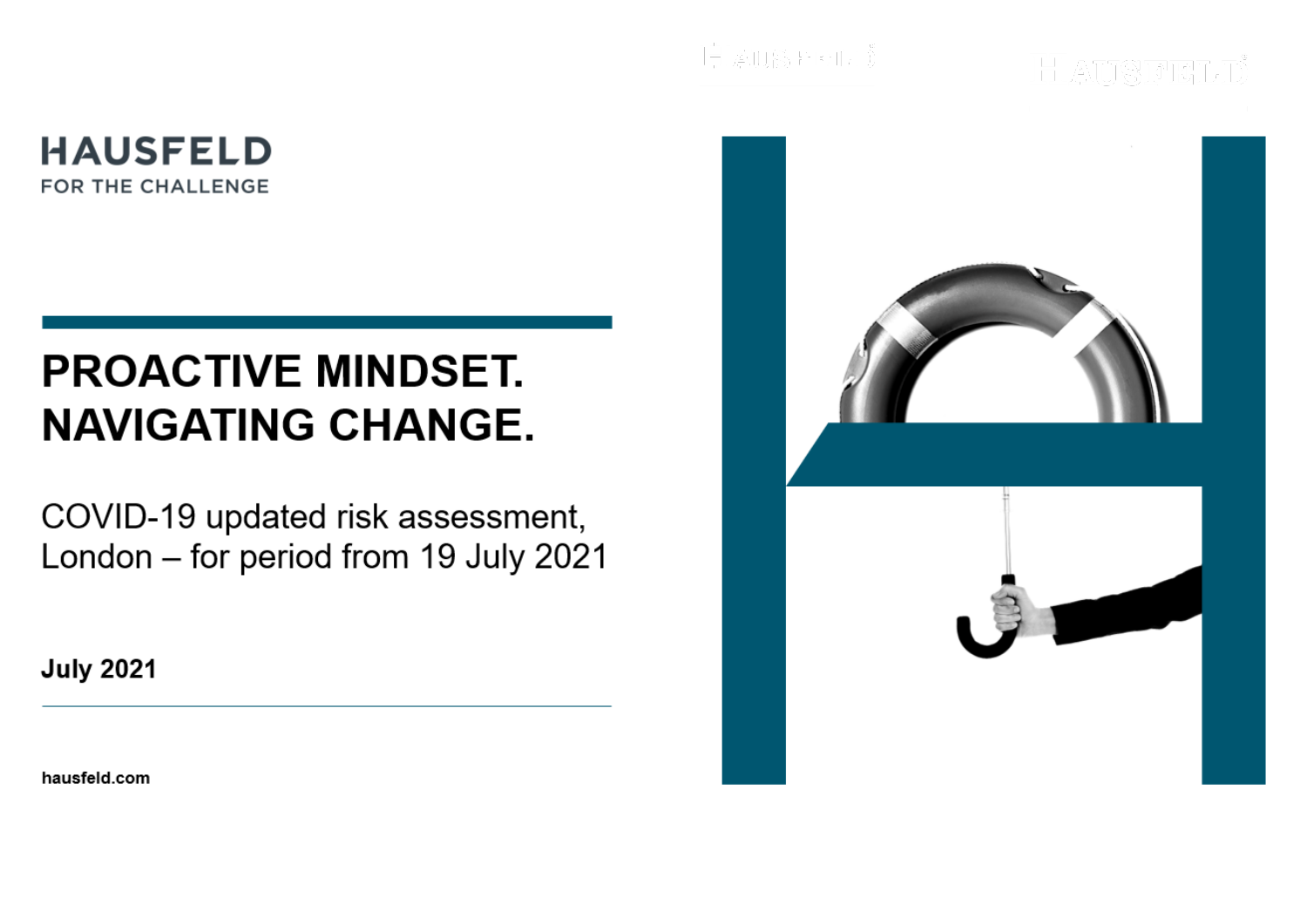Welcome back! Alongside our risk assessment, we are updating our practical guide for use of the office from 19th July 2021. The updates reflect the current Government guidelines. We will continue to review in light of any change of circumstances or any change in Government advice.

#### **A PRACTICAL GUIDE: THE 8 POINTS**

- 1. Option to work remotely and flexibility in office hours
- Seating arrangements
- 3. Enhanced cleaning and sanitation
- 4. Use of PPE
- 5. One-way circulation routes to minimise crossover
- 6. Use of common areas within the office space
- 7. Communal areas building guidelines (including bike storage)
- 8. External visitors

Each point has been detailed below.

#### **OPTION TO REMOTE WORK AND FLEXIBILITY IN OFFICE HOURS**

- As previously advised, we are allowing all employees the choice to work remotely until September 2021 when we hope to be able to transition to our agile working policy subject to successful conclusion of the vaccine roll-out.
- Each day a survey asking for your location of work for the following day will be sent and results circulated on the daily out of office schedule.
- If you decide you will attend the office you must note your attendance on the daily survey and desk booking system for us to be able to record who is in the office for health and safety reasons.
- You should not attend the office if:
	- o you feel unwell/ have a temperature or other Covid symptoms;
	- o you have been told to isolate via the NHS Track & Trace;
	- o you are required to quarantine following a return to the UK; or
	- o you otherwise find out you have recently been in close contact with someone who has developed symptoms and should isolate in accordance with Government quidance.
- You should notify Sara Spittle and Alice Buck if any of the above applies.

#### **SEATING ARRANGEMENTS**

- The new seating plan has been updated and circulated, where possible we recommend social distancing between seats.
- Screens will continue to be used between desks as added protection.
- Sanitiser stations are located throughout the office and should be used when passing through common areas and/or moving between floors.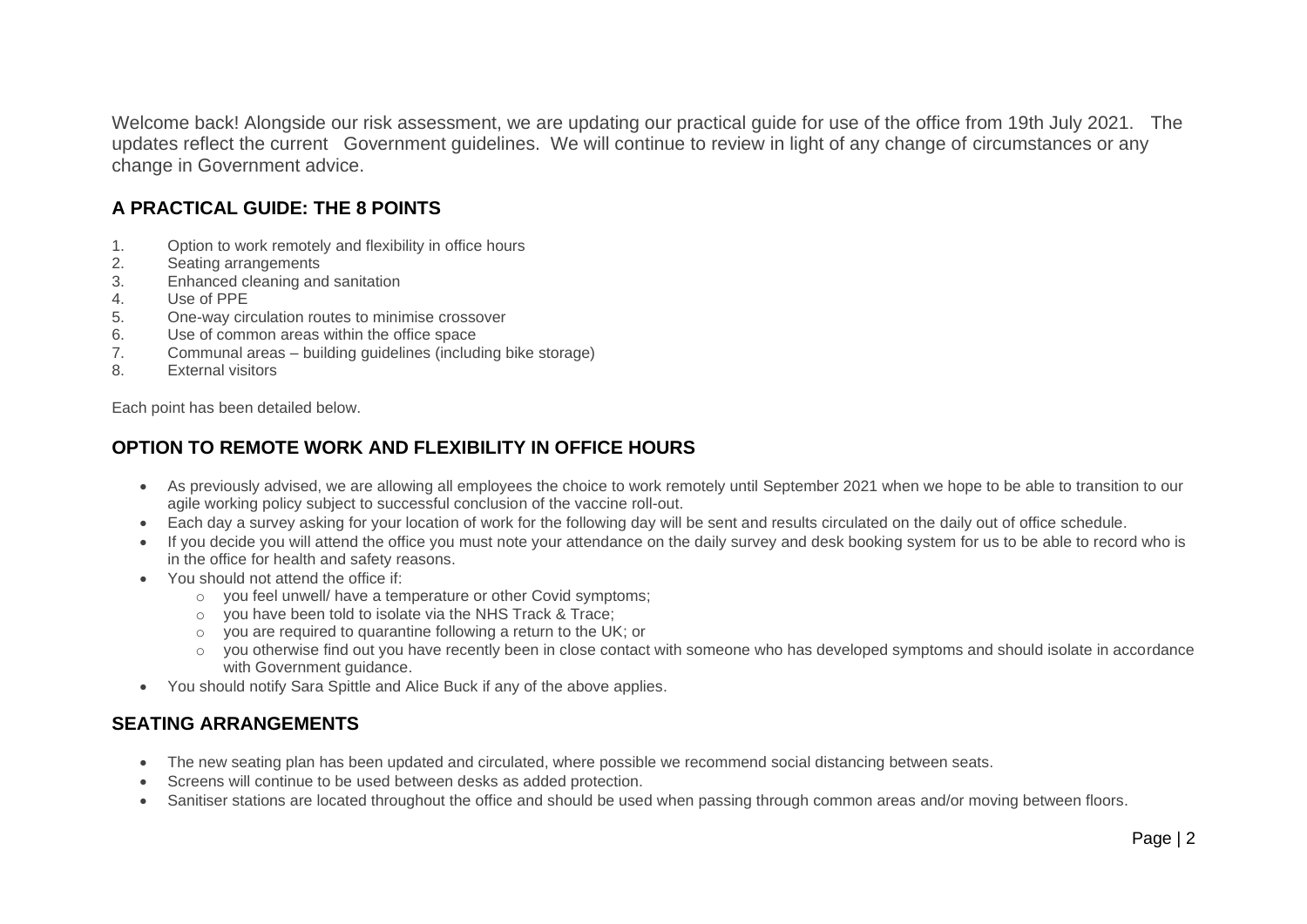#### **ENHANCED CLEANING AND SANITISATION**

- Please wash your hands thoroughly and regularly.
- Sanitiser stations are installed in communal areas for use near exit and entry points and meeting room facilities.
- The cleaners will continue to carry out a daily clean each evening including all touch points, toilets and kitchens and we will monitor numbers attending the office and the level of cleaning to ensure it is appropriate for the number of people in the office.

#### **USE OF PPE**

- Disposable masks will be provided for anyone working in the office that wishes to wear one. Masks will be stored in the kitchen areas for easy access.
- Masks are encouraged to be worn when going to the toilet due to a risk of close proximity with others.

#### **ONE-WAY CIRCULATION ROUTES TO MINIMISE CROSSOVER**

- The front staircase situated on the right-hand side of the building (as you enter) should be used to travel up the building and the rear staircase (accessible from our offices) should be used to travel down the building.
- The Hausfeld reception door and staircase will be for entry only.
- Only one person to use the lift at any one time the left-hand lift is to be used to travel up the building only and the right-hand lift is to be used to travel down the building only where possible people should try and remain at least three steps apart on the staircases and avoid contact with the bannister
- Wall mounted hands free sanitisers will be installed outside each door to our offices.
- Both front and rear staircase handrails, door plates/handles and exit buttons will be cleaned hourly by reception.
- Internal door plates and exit buttons will be cleaned daily by our cleaners.

#### **USE OF COMMON AREAS WITH THE OFFICE SPACE**

- Facilities in the kitchens may be used but individuals should take every precaution to clean their hands before and after use of any machine/fridge/dishwasher and other equipment with sanitiser or soap and water as well as using the disinfectant spray where appropriate. Pedal operated bins have also been provided.
- Antibacterial wipes and screen wipes will be provided to clean machines after use.

#### **COMMUNAL AREAS – BUILDING GUIDELINES**

- Building reception will be working reduced hours 8am 5pm.
- Building reception will not be manned outside of these hours however the building will still be accessible.
- Building reception will accept all deliveries and post for the tenants and will clean the packages before notifying Hausfeld to collect the packages.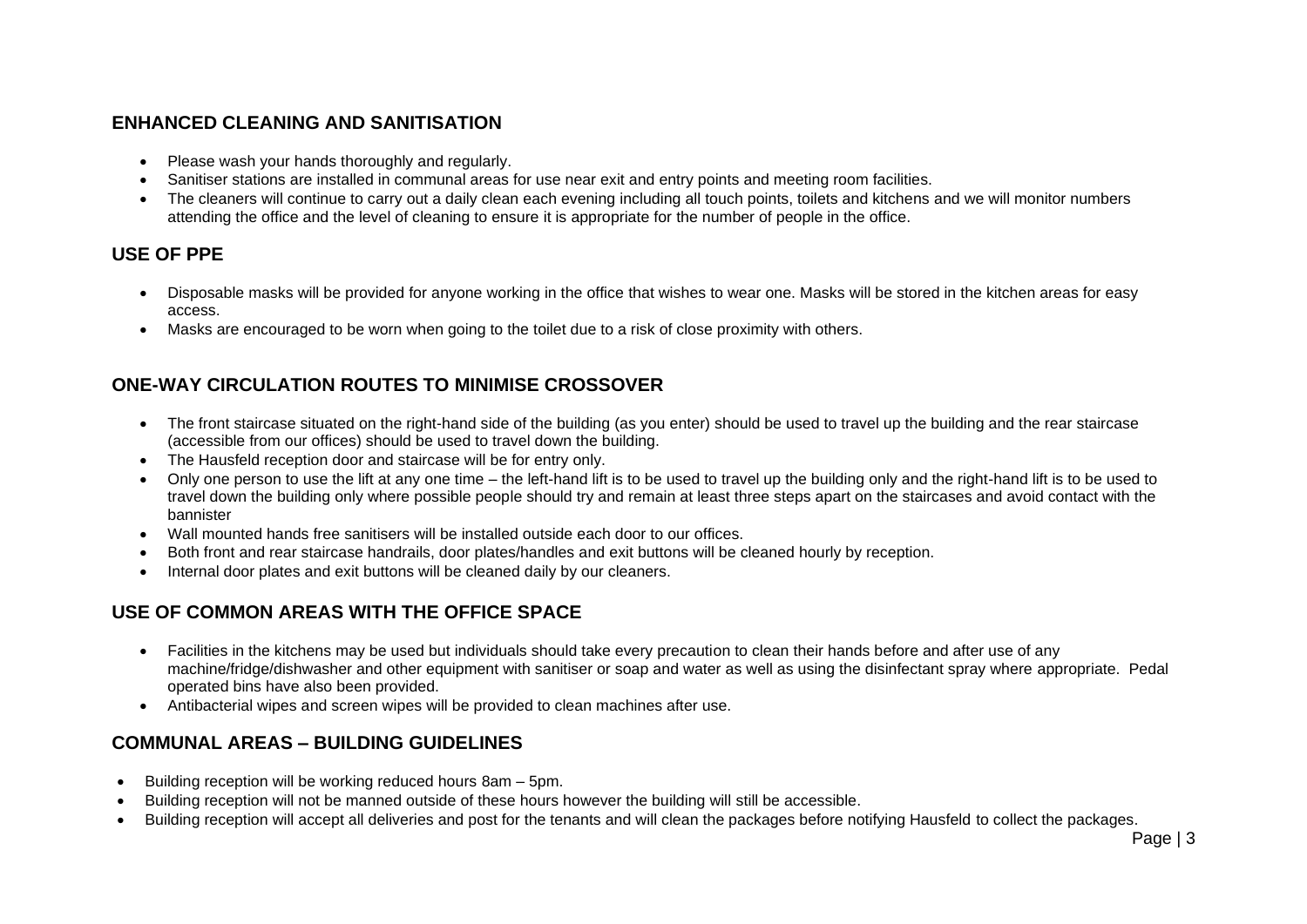- Packages and post will be held at the building reception for a maximum of 24 hours.
- External couriers will have to be met at the building reception.
- Communal areas of the building will be cleaned at lunchtime and in the evening.
- Touch points will be cleaned hourly.
- The ventilation and WC's will operate 24/7 to maximise air flow
- Only one person to use the lift at any one time the left-hand lift is to be used to travel up the building only and the right-hand lift is to be used to travel down the building only.
- Additional bike storage will be made available in the basement, located through the double doors to the left as you exit the lifts. Access to and from street level should be accessed via the west side fire door.
- The two showers will be available for use but no personal items are to be left in the shower area.
- The showers will be cleaned regularly and there will be cleaning products for those who want to use the showers.

#### **EXTERNAL VISITORS**

- External visitors, clients or deliveries should be communicated to the building reception in advance of arrival,
- Visitors will need to give their name at the main building reception and met by someone in the main reception area and should be provided with a copy of this guidance in advance.

#### **CONTACT DETAILS**

| Anthony Maton  | amaton@hausfeld.com    |
|----------------|------------------------|
| Lianne Craig   | lcraig@hausfeld.com    |
| Scott Campbell | scampbell@hausfeld.com |
| Nicola Boyle   | nboyle@hausfeld.com    |
| Alice Buck     | abuck@hausfeld.com     |

#### **RISK ASSESSMENT PER FLOOR FOR A TOTAL OF THREE FLOORS**

Company name: Hausfeld & Co LLP All Floor Assessments carried out by Alice Buck on 14/07/2021 Anticipated date of next review: - September 2021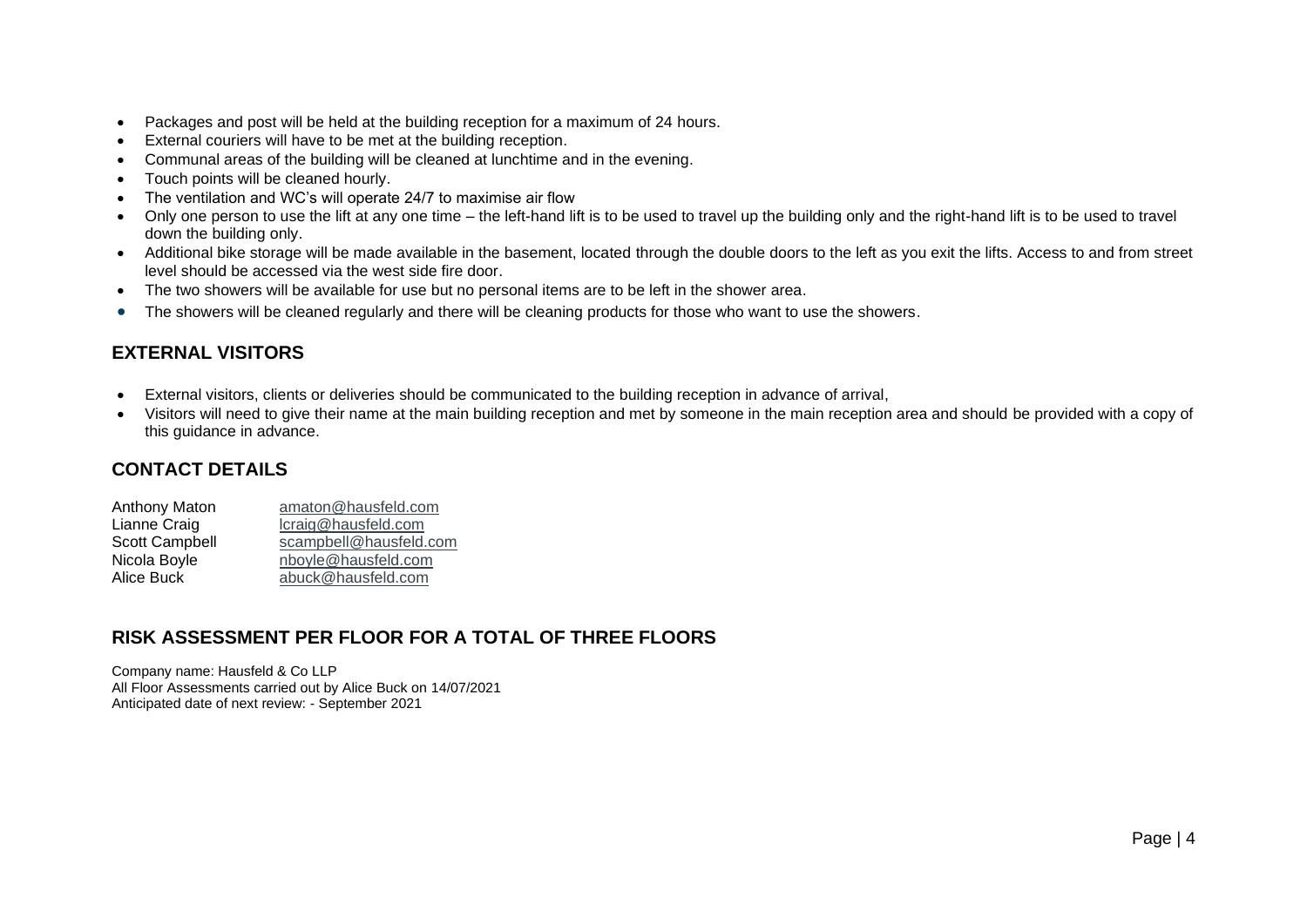## **GROUND FLOOR**

| What are the hazards?                                           | Who might be harmed<br>and how?                                                                                                     | What are you already doing<br>to control the risks?                                                                                                  | What further action do you<br>need to take to control the<br>risks?                                                                                        | Who needs to carry out the<br>action?      |
|-----------------------------------------------------------------|-------------------------------------------------------------------------------------------------------------------------------------|------------------------------------------------------------------------------------------------------------------------------------------------------|------------------------------------------------------------------------------------------------------------------------------------------------------------|--------------------------------------------|
| 1. Access/Entrance/Exits                                        |                                                                                                                                     |                                                                                                                                                      |                                                                                                                                                            |                                            |
| 1.1 Lift lobby area                                             | All employees located<br>on or using the ground<br>floor and any external<br>visitors.<br>Potential contact with<br>Covid -19 virus | Purchase of safe distancing<br>tape and stickers                                                                                                     | Apply tape and stickers at<br>appropriate places to encourage<br>people to socially distance where<br>possible                                             | AB/SS                                      |
| 1.2 Using the lift                                              | All employees located<br>on or using the ground<br>floor and any external<br>visitors.<br>Potential contact with<br>Covid -19 virus | Purchase safe distancing<br>tape and stickers. Require<br>use of stairs where possible                                                               | Apply tape and stickers at<br>appropriate places to encourage<br>people to socially distance where<br>possible                                             | Landlord/ building management and<br>AB/SS |
| 1.3 Touch points on Fire<br>exit door in lift lobby             | All staff located on/using<br>ground floor and any<br>external visitors.<br>Potential contact with<br>Covid -19 virus               | Limit use of door to exit.<br>Encourage use of sanitiser                                                                                             | Monitor levels of cleaning and<br>increase when appropriate<br>Inform employees of one way<br>system and put up signage<br>indicating building wide system | AB/SS and cleaners                         |
| 1.4 Touch points on<br>door between lift lobby<br>and reception | All employees located<br>on/using the ground<br>floor, and any external<br>visitors.<br>Potential contact with<br>Covid -19 virus   | Keep door open during office<br>hours when meeting rooms<br>in use<br>Encourage use of sanitiser                                                     | Maintain door position. Monitor<br>levels of cleaning and increase<br>when appropriate.                                                                    | Receptionist/ Cleaners                     |
| 1.5 Touch points on<br>reception door                           | Any staff member or<br>external visitor attending<br>the ground floor office.<br>Potential contact with<br>Covid -19 virus          | Install hand sanitiser station<br>and encourage use                                                                                                  | Monitor levels of cleaning and<br>increase when appropriate<br>depending on numbers in<br>office/use.                                                      | Cleaning company                           |
| 1.6 Flow of foot traffic<br>into and out of reception           | Any employee or<br>external visitor attending<br>the ground floor office.<br>Potential contact with<br>Covid -19 virus              | Implement a one way system<br>- enter through the reception<br>door, exit via the lift, side fire<br>exit or (for internal staff) back<br>staircase. | Train employees, put signage up<br>for external visitors                                                                                                   | AB/SS                                      |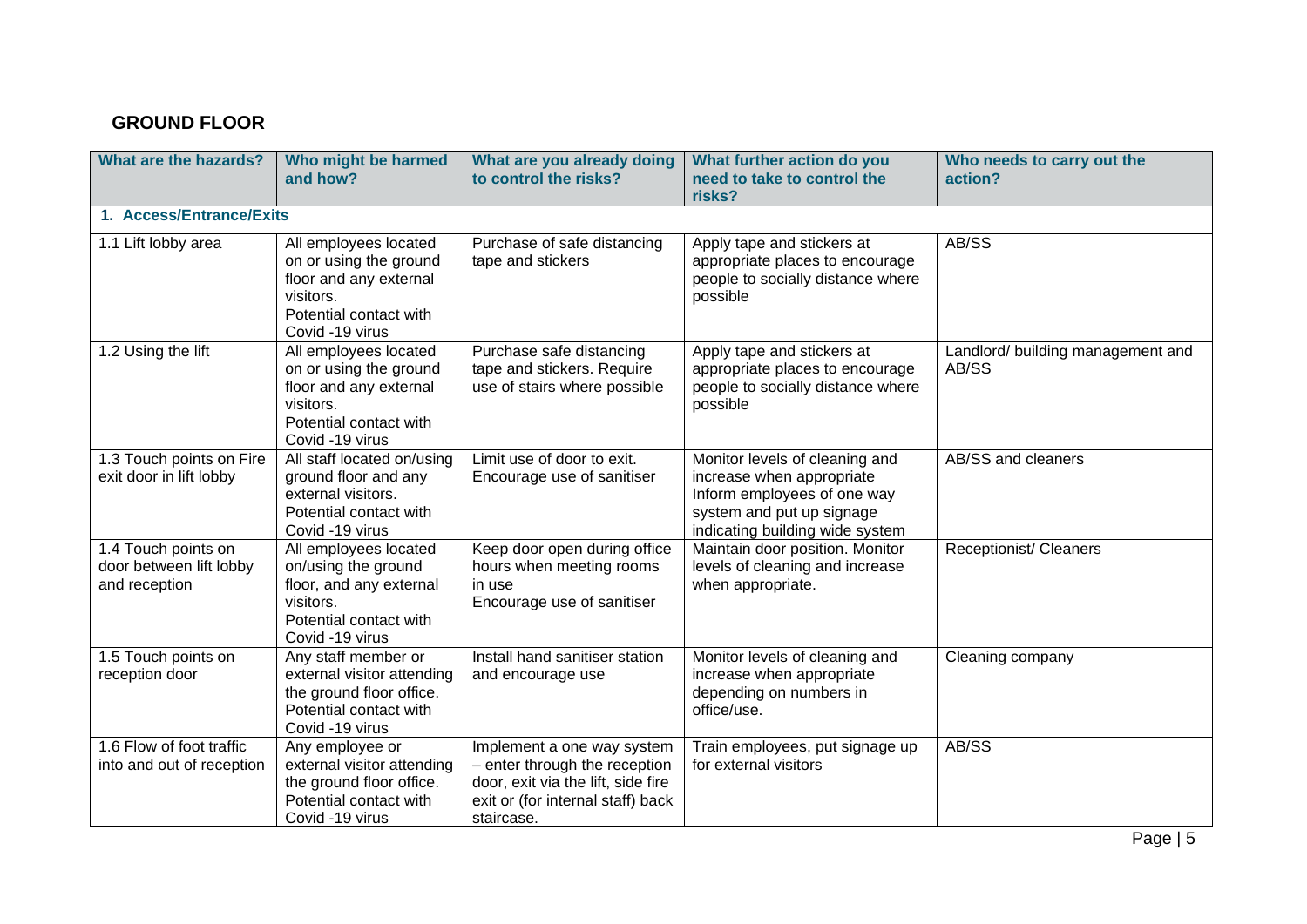| What are the hazards?                                                                                             | Who might be harmed<br>and how?                                                                                                                           | What are you already doing<br>to control the risks?                                                                                         | What further action do you<br>need to take to control the<br>risks? | Who needs to carry out the<br>action? |
|-------------------------------------------------------------------------------------------------------------------|-----------------------------------------------------------------------------------------------------------------------------------------------------------|---------------------------------------------------------------------------------------------------------------------------------------------|---------------------------------------------------------------------|---------------------------------------|
|                                                                                                                   |                                                                                                                                                           | Install hand sanitiser station<br>in reception                                                                                              |                                                                     |                                       |
| 1.7 Use of bike storage<br>facilities in basement                                                                 | All employees located<br>on/using the ground<br>floor.<br>Potential contact with<br>Covid -19 virus                                                       | Encourage use of sanitiser<br>between floors and access<br>routes as set out above                                                          | Inform employees                                                    | Landlord/AB/SS                        |
| 2. Use of Toilet Facilities                                                                                       |                                                                                                                                                           |                                                                                                                                             |                                                                     |                                       |
| 2.1 Toilet waiting area                                                                                           | All employees located<br>on the ground floor,<br>using ground floor toilets<br>and any external<br>visitors.<br>Potential contact with<br>Covid -19 virus | Prop main door open to<br>bathroom lobby area to allow<br>visibility of people<br>entering/leaving the<br>individual cubicles               | None                                                                | AB/SS                                 |
| 2.2 Touch points on<br>toilets doors                                                                              | All employees located<br>on the ground floor,<br>using ground floor toilets<br>and any external<br>visitors.<br>Potential contact with<br>Covid -19 virus | Encourage use of sanitiser.                                                                                                                 | Monitor levels of cleaning and<br>increase when appropriate         | Cleaning company                      |
| 2.3 Flow of foot traffic<br>between lift lobby and<br>toilets                                                     | All employees located<br>on the ground floor, and<br>any external visitors.<br>Potential contact with<br>Covid -19 virus                                  | Prop main door open to toilet<br>lobby area where possible to<br>give sight to anyone coming<br>in or out to allow for social<br>distancing | Encourage social distancing<br>where possible                       | AB/SS                                 |
| 2.4 Flow of foot traffic<br>between lift lobby and<br>Amsterdam/Paris<br>meeting rooms<br>3. Use of Meeting Rooms | Any employee located<br>in/using the meeting<br>room.<br>Potential contact with<br>Covid -19 virus                                                        | Where possible, limit<br>numbers of people using<br>meeting rooms                                                                           | Encourage social distancing<br>where possible                       | AB/SS                                 |
|                                                                                                                   |                                                                                                                                                           |                                                                                                                                             |                                                                     |                                       |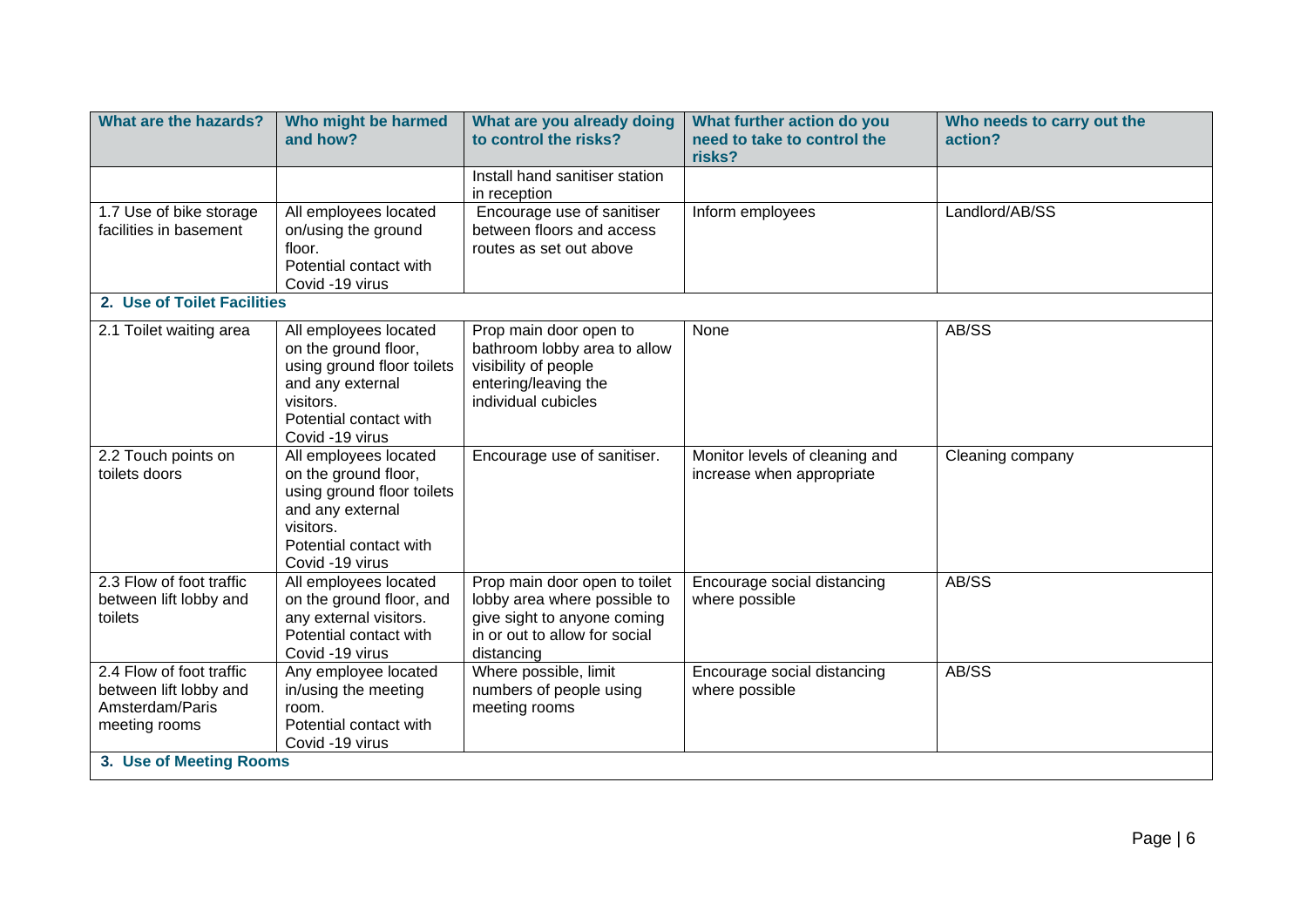| What are the hazards?                                 | Who might be harmed<br>and how?                                                                                        | What are you already doing<br>to control the risks?                                                                                                                                                                                                                                      | What further action do you<br>need to take to control the<br>risks?                       | Who needs to carry out the<br>action? |  |
|-------------------------------------------------------|------------------------------------------------------------------------------------------------------------------------|------------------------------------------------------------------------------------------------------------------------------------------------------------------------------------------------------------------------------------------------------------------------------------------|-------------------------------------------------------------------------------------------|---------------------------------------|--|
| 3.1 Meeting room<br>occupancy numbers                 | Any employee or<br>external visitor attending<br>the ground floor office.<br>Potential contact with<br>Covid -19 virus | Where possible, limit<br>numbers of people using<br>meeting rooms. Meeting<br>room capacity is limited to<br>the following occupancy<br>numbers when socially<br>distanced<br>Berlin $-4$<br>Washington $-8$<br>London & Brussels combined<br>$-12$<br>Amsterdam & Paris<br>combined - 8 | Encourage social distancing<br>where possible                                             | AB/SS                                 |  |
| 3.2 Meeting room door<br>touch points                 | Any employee or<br>external visitor attending<br>the ground floor office.<br>Potential contact with<br>Covid -19 virus | Encourage use of sanitiser                                                                                                                                                                                                                                                               | Monitor levels of cleaning and<br>increase when appropriate                               | Cleaning company                      |  |
| 3.3 Touch screen<br>monitors in meeting<br>rooms      | Any employee or<br>external visitor attending<br>the ground floor office.<br>Potential contact with<br>Covid -19 virus | Use of wipes after touching<br>any IT equipment such as<br>screens                                                                                                                                                                                                                       | Put a sign up to explain wipes are<br>to be used after touching monitors                  | AB/SS to create sign and put up       |  |
| 3.4 Use of coffee<br>machines in the meeting<br>rooms | Any employee or<br>external visitor attending<br>the ground floor office.<br>Potential contact with<br>Covid -19 virus | Coffee machines permitted<br>for use as they have been<br>changed to contactless<br>machines                                                                                                                                                                                             | Provide sanitiser stations in<br>meeting rooms                                            | AB/SS                                 |  |
| 4. Ground Floor Kitchen                               |                                                                                                                        |                                                                                                                                                                                                                                                                                          |                                                                                           |                                       |  |
| 4.1 Ground floor kitchen                              | Any employee using the<br>ground floor.<br>Potential contact with<br>Covid -19 virus                                   | All employees are<br>encouraged to social<br>distance when using the<br>kitchen facilities. Ask all<br>employees to use sanitiser/<br>wash hands before and after<br>use of coffee machines/taps/                                                                                        | Inform employees and put a<br>notice up, provide disinfectant<br>spray and hand sanitiser | AB/SS                                 |  |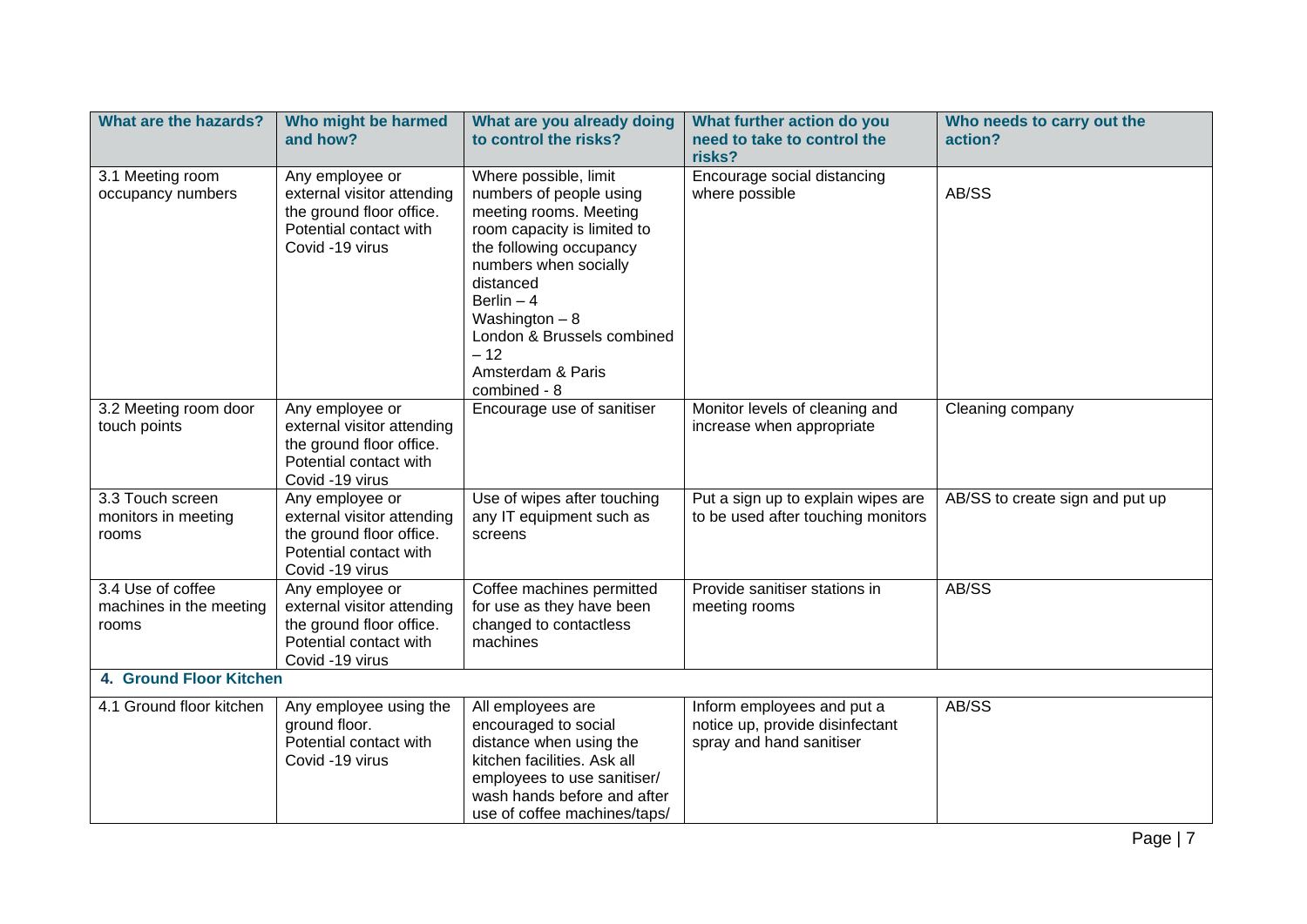| What are the hazards?                                                 | Who might be harmed<br>and how?                                                                     | What are you already doing<br>to control the risks?                                                                                                                                                                    | What further action do you<br>need to take to control the<br>risks? | Who needs to carry out the<br>action? |
|-----------------------------------------------------------------------|-----------------------------------------------------------------------------------------------------|------------------------------------------------------------------------------------------------------------------------------------------------------------------------------------------------------------------------|---------------------------------------------------------------------|---------------------------------------|
|                                                                       |                                                                                                     | fridge/ dishwasher etc and to<br>use cleaning spray to wipe<br>down all appropriate surfaces<br>after use. Foot pedal bins<br>provided                                                                                 |                                                                     |                                       |
| 5. Ground Floor Office Space                                          |                                                                                                     |                                                                                                                                                                                                                        |                                                                     |                                       |
| 5.1 Door touch points<br>between reception and<br>ground floor office | Any employee using the<br>ground floor.<br>Potential contact with<br>Covid -19 virus                | Encourage use of sanitiser                                                                                                                                                                                             | Monitor levels of cleaning and<br>increase when appropriate         | Cleaning company                      |
| 5.2 Flow of foot traffic in<br>the ground floor open<br>space         | Any employee using the<br>ground floor.<br>Potential contact with<br>Covid -19 virus                | Put up signs encouraging<br>social distancing                                                                                                                                                                          | Provide signage                                                     | AB/SS                                 |
| 5.3 Photocopy area on<br>the ground floor                             | Any employee using the<br>ground floor.<br>Potential contact with<br>Covid -19 virus                | Require people to wipe down<br>the photocopy with<br>antibacterial wipes once<br>finished with the photocopier                                                                                                         | Provide training, signage and<br>wipes                              | AB/SS                                 |
| 5.4 Rear fire exit<br>staircase                                       | Any employee using the<br>ground floor.<br>Potential contact with<br>Covid -19 virus                | Implement a one-way system<br>to only allow people to exit<br>through this door to reduce<br>traffic coming in both<br>directions, as agreed with the<br>landlord for the building                                     | Provide training and signage                                        | AB/SS                                 |
| 5.5 Library / library<br>terminal                                     | Any employee.<br>Potential contact with<br>Covid -19 virus                                          | Encourage use of sanitiser<br>before and after using the<br>library                                                                                                                                                    | Inform employees                                                    | AB/SS                                 |
| 6. Facilities                                                         |                                                                                                     |                                                                                                                                                                                                                        |                                                                     |                                       |
| 6.1 Ventilation                                                       | All employees located<br>on/using the ground<br>floor.<br>Potential contact with<br>Covid -19 virus | As per the building risk<br>assessment, ventilation of<br>the offices and W/Cs will run<br>in accordance with the latest<br><b>REHVA Covid 19 Guidelines</b><br>between 7am - 7pm. Where<br>possible we also recommend | Inform employees                                                    | Landlord                              |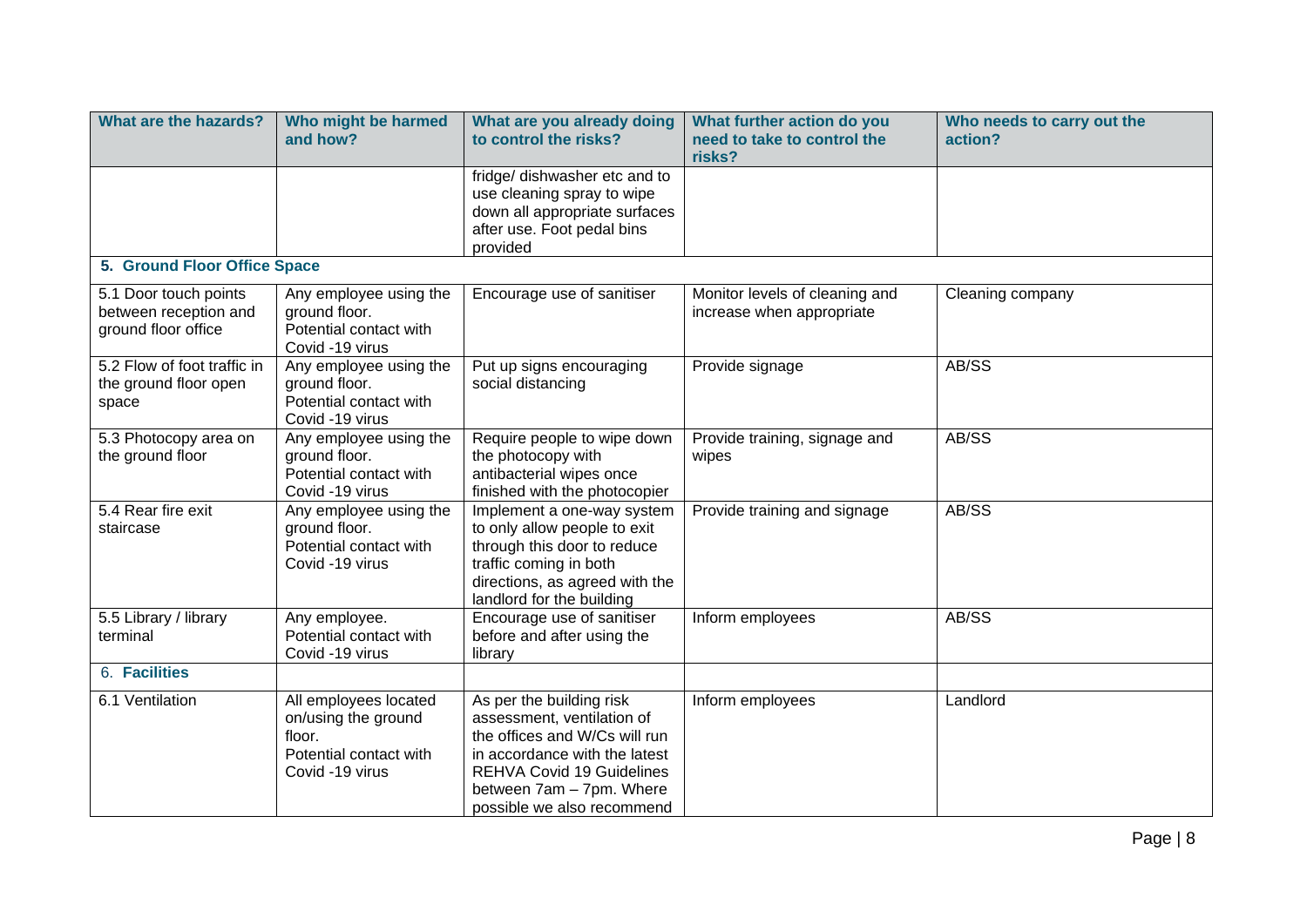| What are the hazards? | Who might be harmed<br>and how? | What are you already doing<br>to control the risks?            | What further action do you<br>need to take to control the<br>risks? | Who needs to carry out the<br>action? |
|-----------------------|---------------------------------|----------------------------------------------------------------|---------------------------------------------------------------------|---------------------------------------|
|                       |                                 | opening windows, please<br>speak to SS/AB for a window<br>key. |                                                                     |                                       |

# **FIRST FLOOR**

| What are the hazards?                          | Who might be harmed<br>and how?                                                           | What are you already doing<br>to control the risks?                                                                                                                                                                                                                                    | What further action do you<br>need to take to control the<br>risks? | Who needs to carry out the<br>action?                                                       |
|------------------------------------------------|-------------------------------------------------------------------------------------------|----------------------------------------------------------------------------------------------------------------------------------------------------------------------------------------------------------------------------------------------------------------------------------------|---------------------------------------------------------------------|---------------------------------------------------------------------------------------------|
| <b>Access/entrance/exits</b>                   |                                                                                           |                                                                                                                                                                                                                                                                                        |                                                                     |                                                                                             |
| 1.1 Touch points to the<br>main door           | All employees located<br>on the first floor.<br>Potential contact with<br>Covid -19 virus | Encourage use of sanitiser                                                                                                                                                                                                                                                             | Monitor cleaning levels and<br>provide sanitiser machines           | Cleaners, employees located on the<br>first floor                                           |
| 1.2 Multiple use of the<br>rear fire exit door | All employees located<br>on the first floor.<br>Potential contact with<br>Covid -19 virus | Limit the use of the door to be<br>used to exit only as agreed<br>with landlord and encourage<br>use of sanitiser                                                                                                                                                                      | Monitor cleaning levels, inform all<br>employees and put up signage | AB/SS and cleaners                                                                          |
| 1.3 Door to Annex                              | All employees located<br>on the first floor.<br>Potential contact with<br>Covid -19 virus | Encourage use of sanitiser                                                                                                                                                                                                                                                             | Monitor cleaning levels and<br>provide sanitiser machines           | Cleaners, employees located on the<br>first floor                                           |
| 2. Facilities                                  |                                                                                           |                                                                                                                                                                                                                                                                                        |                                                                     |                                                                                             |
|                                                |                                                                                           |                                                                                                                                                                                                                                                                                        |                                                                     |                                                                                             |
| 2.1 Touch points to the<br>toilet doors        | All employees located<br>on the first floor.<br>Potential contact with<br>Covid -19 virus | Encourage employees to wear<br>face mask/covering when<br>using the toilet facilities.<br>Discuss with Landlord the<br>potential to limit the use of<br>toilets to Hausfeld first floor<br>employees only and ask<br>Nadeem / building receptionist<br>to use the disabled toilet. Ask | Discuss with Landlord and inform<br>employees                       | AB discussed with Landlord and<br>agreed Hausfeld to solely use the<br>first floor toilets. |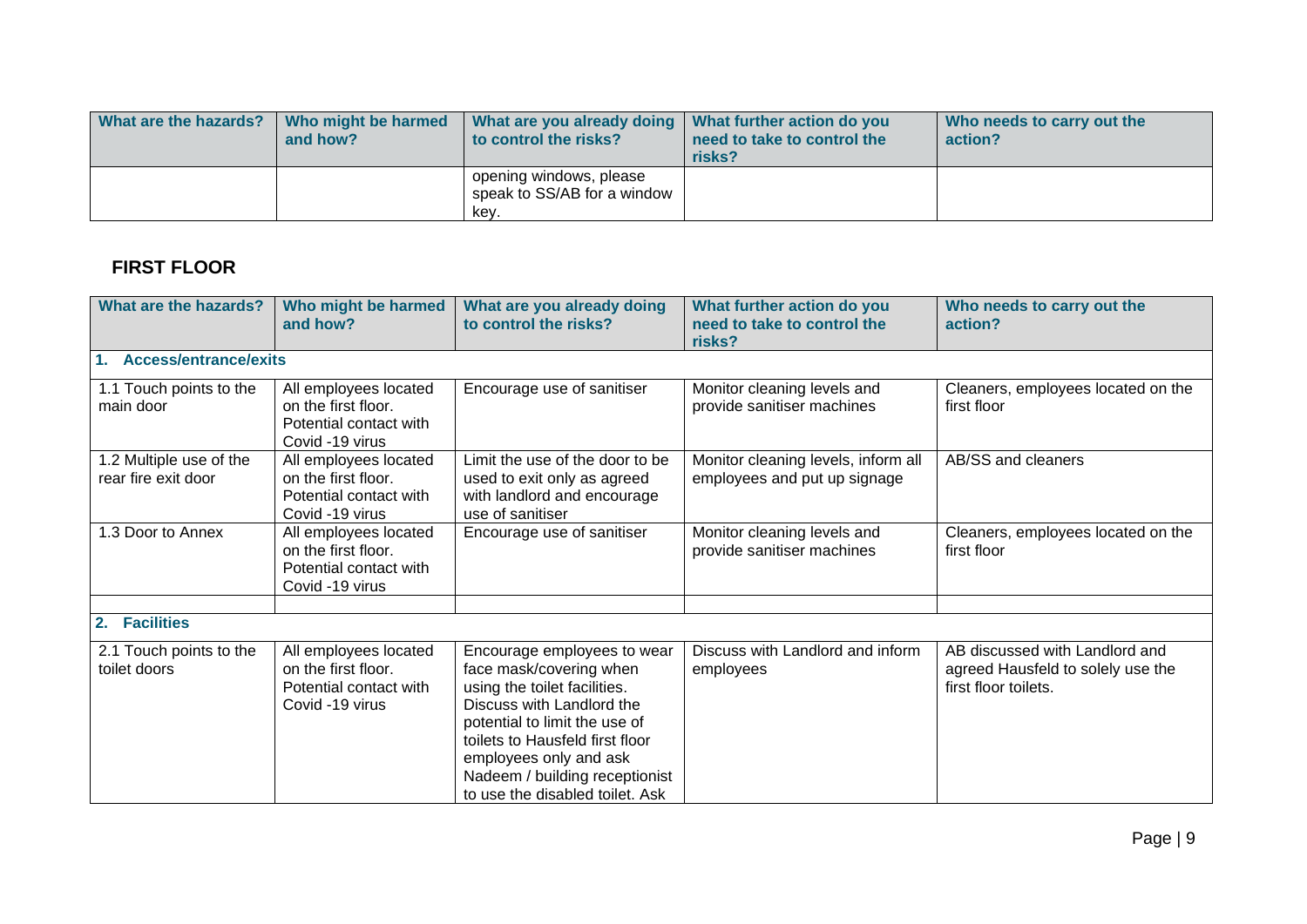| What are the hazards?                                     | Who might be harmed<br>and how?                                                                 | What are you already doing<br>to control the risks?                                                                                                                                                                                                                                                                                       | What further action do you<br>need to take to control the<br>risks?                      | Who needs to carry out the<br>action? |
|-----------------------------------------------------------|-------------------------------------------------------------------------------------------------|-------------------------------------------------------------------------------------------------------------------------------------------------------------------------------------------------------------------------------------------------------------------------------------------------------------------------------------------|------------------------------------------------------------------------------------------|---------------------------------------|
|                                                           |                                                                                                 | Landlord to continue clean of<br>toilets throughout the day                                                                                                                                                                                                                                                                               |                                                                                          |                                       |
| 2.2 Multiple use of the<br>photocopy / stationary<br>room | All employees located<br>on the first floor.<br>Potential contact with<br>Covid -19 virus       | Encourage limited the use of<br>the photocopy room at any<br>one time. Ask all employees to<br>wipe machine down after use                                                                                                                                                                                                                | Inform employees, put up<br>signage, provide antibacterial<br>wipes                      | AB/SS                                 |
| 2.3 Use of the kitchen<br>area and facilities             | All employees located<br>on the first floor.<br>Potential contact with<br>Covid -19 virus       | Encourage employees to<br>observe social distancing<br>when using the kitchen<br>facilities. Ask all employees to<br>use sanitiser/ wash hands<br>before and after use of coffee<br>machines/taps/ fridge/<br>dishwasher etc and to use<br>cleaning spray to wipe down<br>all appropriate surfaces after<br>use. Foot pedal bins provided | Inform employees, put up signage<br>and provide disinfectant spray<br>and hand sanitiser | AB/SS                                 |
| 2.4 Use of bike storage<br>facilities in basement         | All employees located<br>on the first floor.<br>Potential contact with<br>Covid -19 virus       | Encourage all employees use<br>sanitiser between bike storage<br>facility and floor subject to<br>landlord procedures                                                                                                                                                                                                                     | Inform employees                                                                         | Landlord/AB/SS                        |
| 2.5 Ventilation                                           | All employees located<br>on/using the first floor.<br>Potential contact with<br>Covid -19 virus | As per the building risk<br>assessment, ventilation of the<br>offices and W/Cs will run in<br>accordance with the latest<br><b>REHVA Covid 19 Guidelines</b><br>between 7am - 7pm. Where<br>possible we also recommend<br>opening windows, please<br>speak to SS/AB for a window<br>key.                                                  | Inform employees                                                                         | Landlord                              |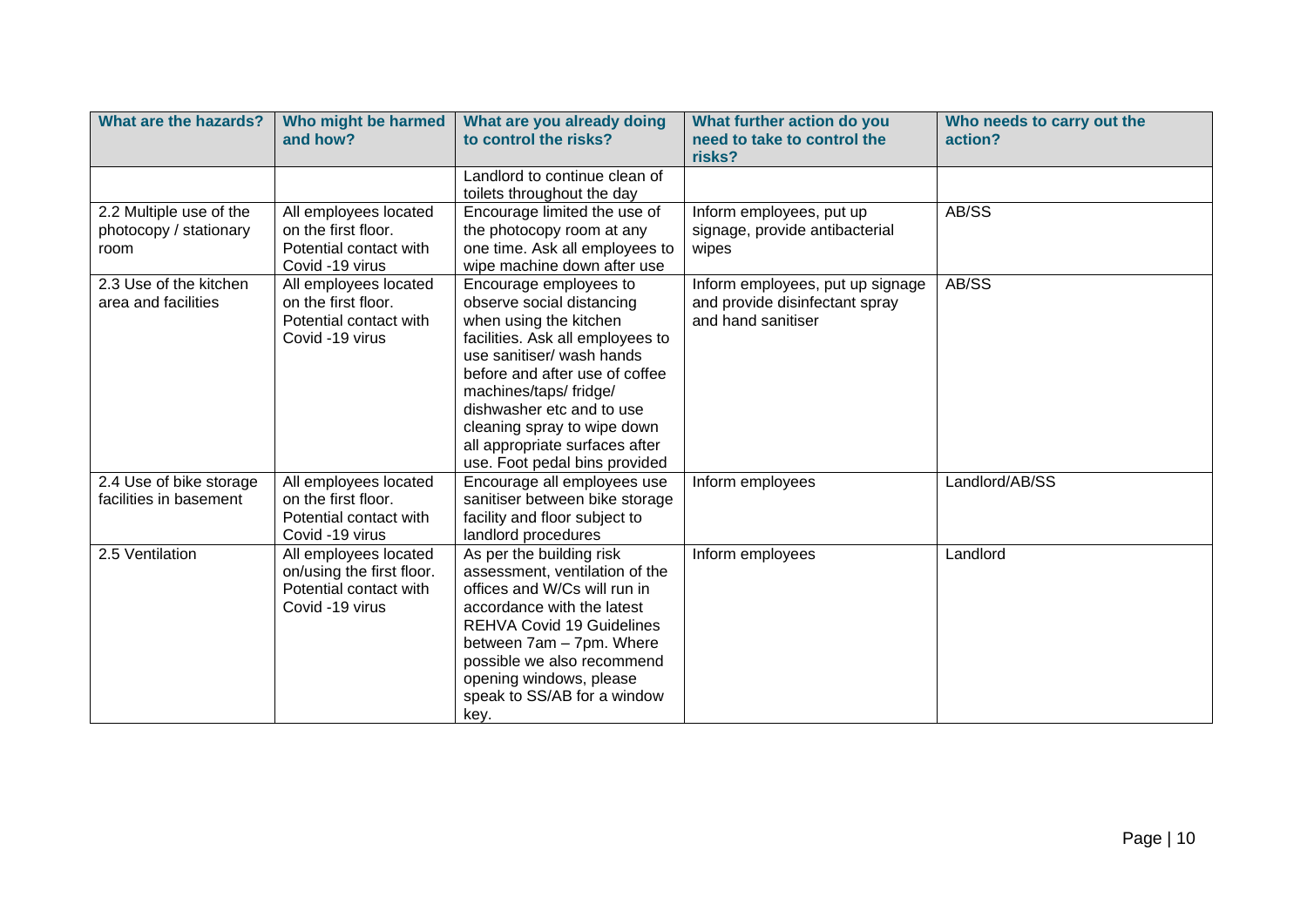## **SECOND FLOOR**

| What are the hazards?                                                            | Who might be<br>harmed and how?                                                                     | What are you already doing<br>to control the risks?                                                                              | What further action do you<br>need to take to control the<br>risks?                                                                          | Who needs to carry out the<br>action?                  |
|----------------------------------------------------------------------------------|-----------------------------------------------------------------------------------------------------|----------------------------------------------------------------------------------------------------------------------------------|----------------------------------------------------------------------------------------------------------------------------------------------|--------------------------------------------------------|
| <b>Access/entrance/exits</b><br>1.                                               |                                                                                                     |                                                                                                                                  |                                                                                                                                              |                                                        |
| 1.1 Touch points to the<br>rear fire exit door                                   | All employees located<br>on/using the second<br>floor.<br>Potential contact with<br>Covid -19 virus | Limit the use of the door to be<br>used to exit only, maintain<br>daily clean and monitor<br>cleaning regime                     | Monitor cleaning regime, inform<br>employees of one way system<br>and put up signage on revised<br>access/one way system for the<br>building | AB/SS and Cleaners                                     |
| 1.2 Touch points to the<br>side fire exit door                                   | All employees located<br>on/using the second<br>floor.<br>Potential contact with<br>Covid -19 virus | Limit use to enter only. Install<br>hand sanitiser station nearby                                                                | Monitor cleaning regime, inform<br>employees of one way system on<br>any revised access/one way<br>system for the building                   | Cleaners, all employees located on<br>the second floor |
| 1.3 Lift lobby area                                                              | All employees located<br>on/using the second<br>floor.<br>Potential contact with<br>Covid -19 virus | Purchase signage encouraging<br>social distancing tape. Install<br>hand sanitiser station                                        | Apply tape / signage to relevant<br>area to encourage social<br>distancing when waiting for or<br>exiting the lift                           | AB/SS                                                  |
| 1.4 Using the lift                                                               | All employees located<br>on/using the second<br>floor.<br>Potential contact with<br>Covid -19 virus | Purchase safe distancing tape<br>and stickers. Require use of<br>stairs where possible. Install<br>hand sanitiser station nearby | Apply tape and stickers at<br>appropriate places                                                                                             | Landlord/ building management                          |
| 2. Facilities                                                                    |                                                                                                     |                                                                                                                                  |                                                                                                                                              |                                                        |
| 2.1 Multiple use of the<br>photocopy / stationary<br>room/common touch<br>points | All employees located<br>on/using the second<br>floor. Potential contact<br>with Covid -19 virus    | Encourage limited use of the<br>photocopy room at any one<br>time. Ask all employees to<br>wipe machine down after use           | Inform employees, put up<br>signage, provide antibacterial<br>wipes                                                                          | AB/SS                                                  |
| 2.2 Multiple use of<br>printer in the open plan<br>area/common touch<br>points   | All employees located<br>on/using the second<br>floor.<br>Potential contact with<br>Covid -19 virus | Limit the use of the printer at<br>any one time. Ask all<br>employees to wipe machine<br>down after use                          | Inform employees, put up<br>signage, provide antibacterial<br>wipes                                                                          | AB/SS                                                  |